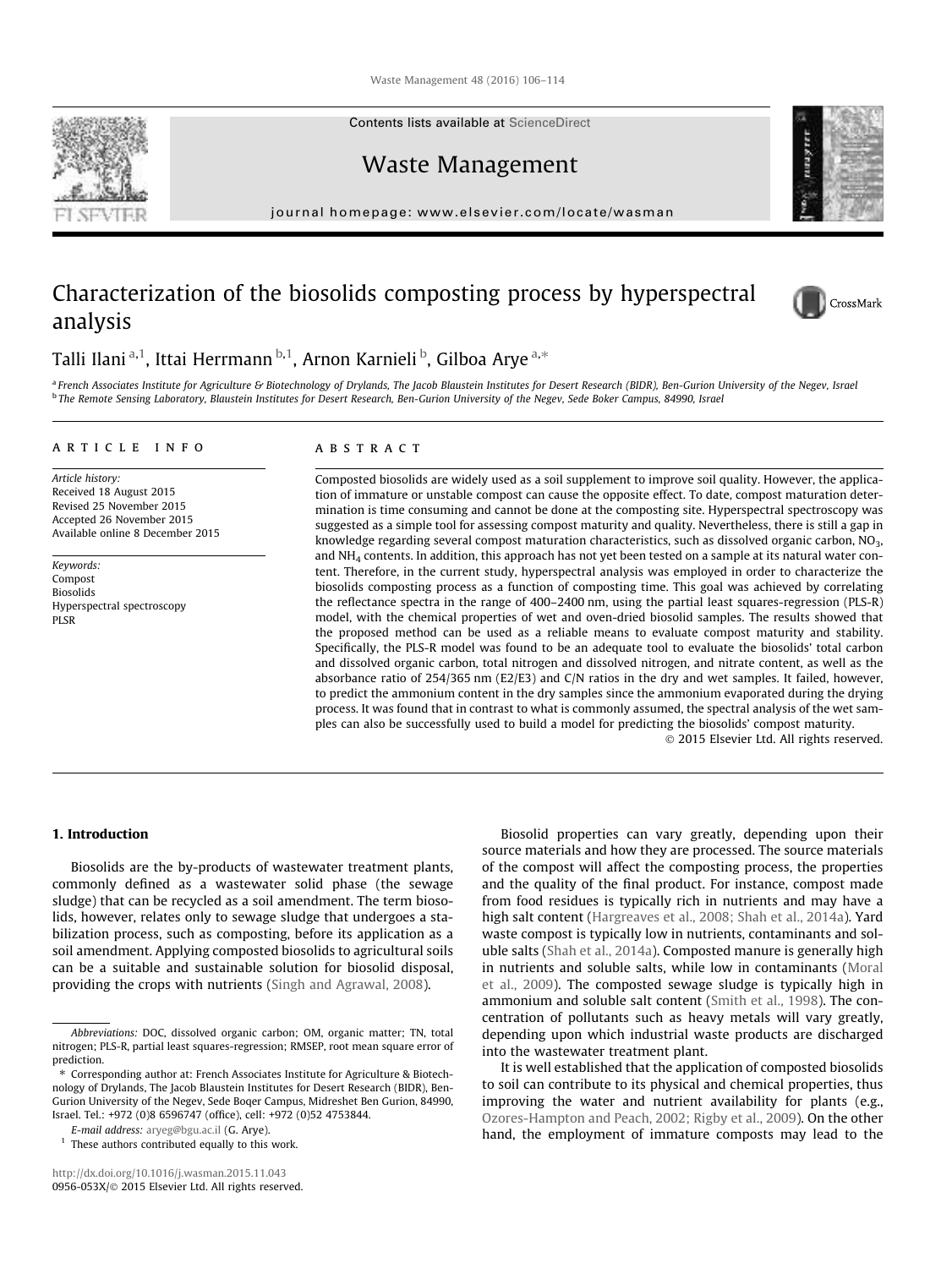immobilization of nutrients by microorganisms and can further cause phytotoxicity (Cambardella et al., 2003).

Stable compost is defined as organic matter (OM) that is resistant to further rapid degradation, and it can be measured by the respiration rate (Som et al., 2009). Mature compost is defined as compost suitable for plant growth, and it may be assessed by several variables such as seed germination, humification index, carbon (C) to nitrogen (N) ratio, cation exchange capacity, and OM loss (Wu et al., 2000). In order to measure these variables, compost samples should be taken to a lab for chemical analysis in each step of the composting process. The employment of these methods is time consuming, and commonly, more than one approach needs to be examined to reach a reliable deduction regarding the compost maturity.

To the best of our knowledge, a non-destructive and rapid method that can be employed in the composting plant in order to evaluate the stages of compost maturation and stability has not been established. Therefore, there is a need for a single simple method that can be applied on-site to evaluate compost's suitability for agricultural use.

Hyperspectral analysis has been widely used for mapping OM and nutrient content in soils (Bartholomeus et al., 2008; e.g. Boggs et al., 2003; Li et al., 2012; Liu et al., 2009; McMorrow et al., 2004; O'Rourke and Holden, 2012). In most studies, changes in OM properties were examined as a function of soil properties, such as OM, silt and clay content, and labile C and N (Anne et al., 2014). The above studies examined OM characteristics from one sampling event; only a handful number of studies have addressed the decaying process of OM as a function of time (Joffre et al., 1992; Sabetta et al., 2006). It should be noted that the decomposition of OM in soils differs from that of OM in controlled environments, such as composting plants, where the water content and ventilation are regulated.

The use of hyperspectral spectroscopy directly in the compost plant has been suggested as a means of detecting and controlling the presence of contaminants (Bonifazi et al., 2008; Dall'Ara et al., 2012) rather than their stability. Attempts to address the abovementioned need have been suggested in a small number of studies in which the composting processes of grape marc and cattle manure (Ben-Dor et al., 1997), municipal sewage sludge and trimmings (Albrecht et al., 2008), and plant materials, such as leaf litter and grasses (Gillon et al., 1999b, 1993; Joffre et al., 1992), were studied in conjunction with hyperspectral spectroscopy.

Insights from these studies, among others (Ben-Dor et al., 1997; Curran, 1989; Paz-Kagan et al., 2014), indicated that the reflected light in the visible (VIS, 400–700 nm), near infrared (NIR, 700– 1100 nm), and shortwave infrared (SWIR, 1100–2500 nm) spectral regions is energetic enough to excite overtones and combinations of molecular vibrations to higher energy levels. Therefore, the biosolids' characteristics and number of functional groups, such as the chemical bonds  $-CH$ ,  $-OH$ , and  $-NH$ , give a unique spectral signature that can be used to identify changes occurring during the composting process. McMorrow et al. (2004) found correlations between cellulose, lignin, and a water content decrease during composting and the SWIR transmission. These variables alone cannot be used as indicators for compost maturity. Other researchers showed that compost total C, organic C, C:N, sulfur (S), potassium (P), and pH were correlated to the NIR spectra in dry material (Albrecht et al., 2008; Malley et al., 2005).

Commonly, hyperspectral studies employ either air-dried (Ben-Dor et al., 1997; Gillon et al., 1999b) or oven-dried samples (Albrecht et al., 2008; Gillon et al., 1993; Joffre et al., 1992) since the water signal can mask other physicochemical characteristics of the target material (Waiser et al., 2007). However, air drying and/or pre-heating of the OM sample, such as soil, may change its surface properties (e.g., water content, color) and, consequently, the reflectance spectrum (Mzuku et al., 2015). Specifically, while the overall content may not be affected, the chemical nature at the surface may vary as a result of the reorientation and/or configuration of OM functional groups (Arye et al., 2007; Ellerbrock et al., 2005). This, in turn, may increase the relative share of more hydrophobic functional groups at the surface (Aderibigbe et al., 1997), which may be expressed in the reflectance.

The above studies indicate a gap of knowledge regarding the applicability of the hyperspectral method for evaluating selected maturation parameters such as dissolved organic carbon (DOC), nitrate-nitrogen (NO<sub>3</sub>-N), and ammonium-nitrogen (NH<sub>4</sub>-N) content and its use on samples at their natural water content. The assessment of compost maturity by hyperspectral reflectance requires establishing a dataset in which measured chemical parameters are correlated with reflectance analysis. From this analysis, we may make conclusions regarding the applicability of this method.

The main objective of this study was to examine the applicability of hyperspectral analyses for characterizing the timedependent process of biosolids composting. In this context, the reflectance spectra were correlated with quantitative and qualitative chemical properties, obtained from the solid and liquid phases of the examined biosolids, in both their moist and oven-dried states.

## 2. Materials and methods

## *2.1. Sampling*

The biosolids used in this experiment were obtained from a commercial municipal sewage sludge composting plant (Compost Or Ltd, Israel). The first sampling took place immediately after the sewage sludge was mixed with trimmings. Over the next two months, the biosolids were sampled once a week in triplicates from the same pile. After two months, the pile from which the biosolids were sampled was sieved through 8 mm sieves, as part of the commercial composting procedure. Thereafter, the pile was transferred to the experimental station located at the Sede Boqer Campus of Ben-Gurion University and was sampled every 1–2 weeks in the following month and once a month for the following two months. Samples from a total of 15 sampling dates were taken for hyperspectral and chemical analyses. In each sampling event, the sampled biosolids were divided into two portions: one portion was stored at  $4^{\circ}$ C until used and the other was placed in the oven (105 °C for 48 h). The gravimetric water content on the sampling date was calculated from the difference between the wet and dry weights.

### *2.2. Chemical analysis*

The chemical analysis was carried out in triplicates for both the liquid and solid phases of the compost. For the former, the wet or dry compost samples were extracted by mixing them with double distilled water at a ratio of  $1:10$  (w/w). Thereafter, the samples were filtered through a  $0.45$ - $\mu$ m membrane and measured for the DOC, total nitrogen (TN =  $NO_3^- - N + NH_4^- - N +$  dissolved organic nitrogen),  $NH_4^+$ -N and  $NO_3^-$ -N concentrations. DOC and TN were analyzed with a total organic carbon analyzer (Shimadzu Corporation, Japan) equipped with a total nitrogen measuring unit. The  $NH_4^+$ -N and  $NO_3^-$ -N concentrations were measured with an ultraviolet–visible spectrophotometer (Evolution 220, Thermo Scientific). The NH<sub>4</sub>-N concentration was determined using the Nessler method (Nichols and Willits, 1934; Yuen and Pollard, 1954), and the NO<sub>3</sub>-N concentration was determined using the secondderivative ultraviolet spectrophotometric method. Each sample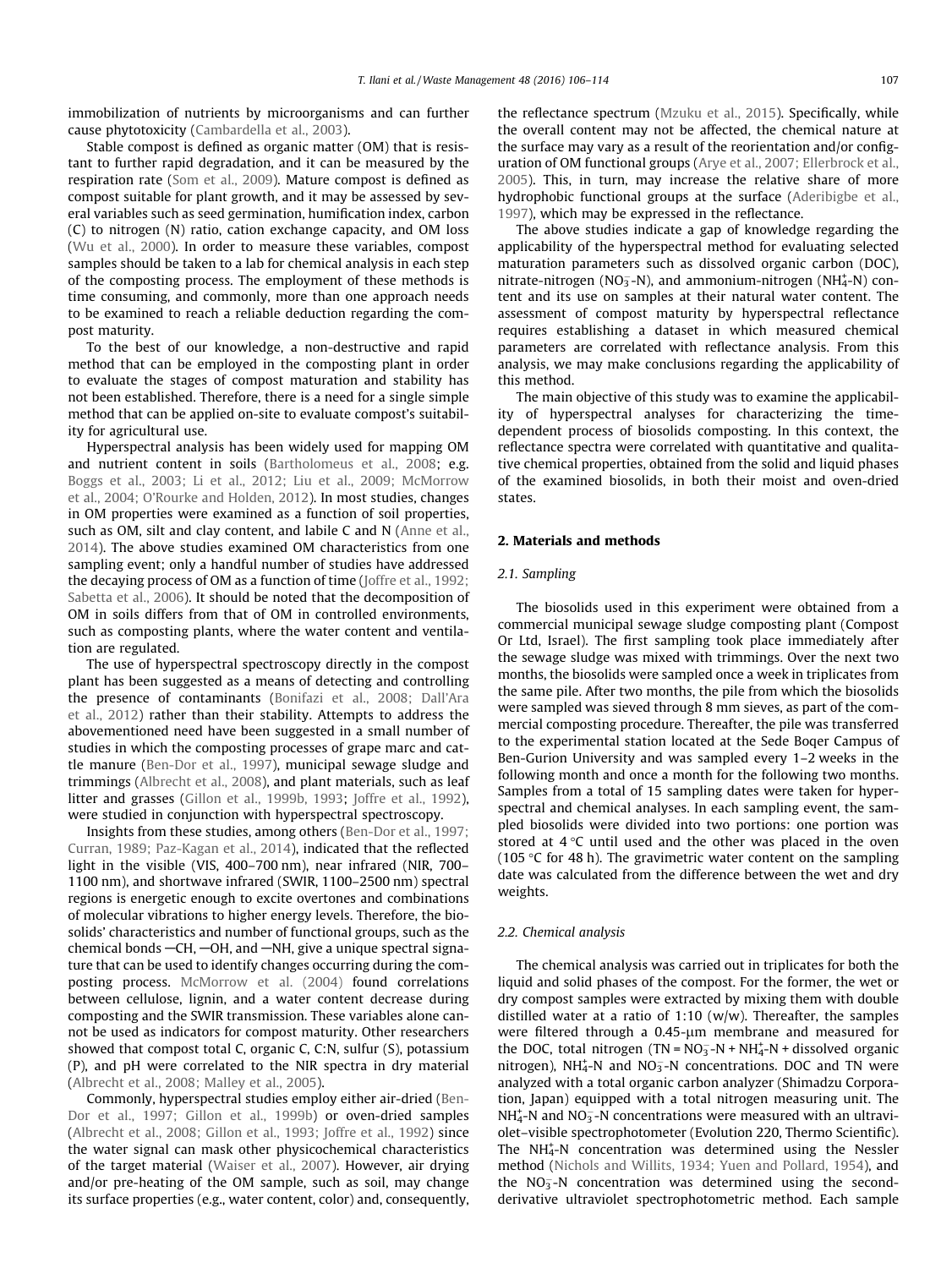was scanned from 200 to 250 nm, and the maximum value was calculated from the second derivative of the spectra, from which the NO<sub>3</sub>-N concentration was obtained (Eaton et al., 2005). Using this method, one can efficiently eliminate the organic matter background, commonly prevalent in compost extracts. The results were reported on a dry weight basis corrected to the initial water content. Total C and N were determined for the oven-dried samples after grinding using the CHNS elemental analyzer (organic elemental analyzer, FlashEA 1112, THERMO Fisher Scientific Inc., USA).

# *2.3. Hyperspectral analysis*

Biosolid samples were brought to room temperature and thereafter spectrally measured for reflected data by an Analytical Spectral Devices (ASD) FieldSpec Pro FR spectrometer with a spectral range of 350–2500 nm and a  $25^{\circ}$  field of view (FOV). The spectral sampling resolution was 1.4 nm for 350–1000 nm and 2 for 1000–2500 nm. The spectrometer was programmed to average 40 spectra per sample. A standard white reference panel (Spectralon Labsphere Inc.) was used as a white reference (Hatchell, 1999). The distance of the bare fiber from the target was 8 cm; therefore, the FOV was a circle with a radius of 1.77 cm. To reduce directional effects, the samples were illuminated from two directions, and each sample was spectrally measured four times; after each measurement, it was rotated by  $90^\circ$ . The four repetitions for each sample were averaged and considered as a spectral sample. The spectral data was clipped to the range of 400–2400 nm to avoid noisy spectral data at the two edges due to the relatively low quantum efficiency of the detectors. Finally, the spectral resolution was reduced to 10 nm, resulting in 200 spectral bands from 405 to 2395 nm.

The area under the spectra between 1100 nm and 1460 nm and the area between 1940 nm and 2400 nm were calculated to the zero line for the dry and wet samples. The ratio between the two area values was calculated.

# *2.4. Modeling approach*

Spectral samples were obtained on 15 different dates. The chemical and the corresponding spectral measurements resulted in a dataset containing 146 spectra and chemical data. Each of the spectra was related to several chemical properties. This main dataset was divided into two portions: one for dry biosolids (88 samples) and the other for wet ones (58 samples). Each of these datasets was divided into calibration (about 75%) and prediction sets (about 25%). The calibration set was used to calibrate the model, and the prediction set was used for spectrally predicting the values of the measured chemical parameters. The data were randomly sorted and only then divided for calibration and prediction.

In order to predict each of the chemical properties by spectral means, the partial least squares-regression (PLS-R) analysis was applied in a Matlab 7.6 (MathWorks, Natick, MA, USA) environment using the PLS-toolbox (Eigenvector, Wenatchee, WA, USA). The PLS-R is a practical predictive tool for spectral reflective data (Hansen and Schjoerring, 2003; Nguyen and Lee, 2006). Its prediction was chosen since it can analyze continuous spectra and deal efficiently with the multi-collinearity present among the reflectance values of hyperspectral data (Atzberger et al., 2010; Wold et al., 2001). To assess the quality of the PLS-R model prediction, the root mean square error (RMSE) of prediction (RMSEP) was calculated as presented by Wise et al. (2006), by one equation:

RMSE = 
$$
\sqrt{\frac{\sum_{i=1}^{n} (\hat{y}_i - y_i)^2}{n}}
$$
 (1)

where  $\hat{y}_i$  is the predicted value of the variable when the sample number *i* is not included in the model formation, and *n* is the number of prediction samples (the PLS-R calibration models comprised 67 dry samples and 43 wet samples; the prediction PLS-R models included 21 dry samples and 15 wet samples).  $y_i$  is the measured value of the variable. To evaluate the relative importance of each wavelength in each of the PLS-R models, the variable importance in projection (VIP), after Wold et al. (1993), was computed. The VIP is defined as the summary of the importance for each predictor (wavelength) in all projections (principal components) of the PLS-R model (Chong and Jun, 2005; Cohen et al., 2010; Herrmann et al., 2011). The VIP is computed as each predictor's importance with the explained sum of squares by the PLS-R dimension, summed for all dimensions related to the total explained sum of squares by the PLS-R model and for the total number of predictors. Therefore, it is an indicator of each predictor's (in this case, the spectral data's wavelengths) relative power and influence in the PLS-R model. The VIP averaged value per sample is one. This value is considered to be the putative VIP threshold. It was also used in the current study, and the VIP values above it were considered as highly influencing the PLS model (Olah et al., 2004). Wavelengths peaking with VIP values that were above the threshold were checked in the literature for specific chemical bonds.

## 3. Results and discussion

Attempts to use hyperspectral analysis as a method to assess compost maturity and quality were performed in several studies (Albrecht et al., 2008; Ben-Dor et al., 1997; Gillon et al., 1999a, 1993; Joffre et al., 1992). However, none of these studies were carried out on samples at their original water content but rather on either air-dried or oven-dried samples. In addition, the above studies indicate a gap in knowledge regarding the applicability of the hyperspectral method for evaluating selected maturation parameters such as: DOC,  $NO_3^-$ -N, and  $NH_4^+$ -N contents. In this study, a hyperspectral analysis was used in order to predict the chemical nature of biosolids' composted OM as a function of composting time. Given the impact of water content on the sample reflectance, both wet and dry samples were examined. The reason for this is twofold: (i) to examine hyperspectral changes in the biosolids during their decomposition with and without the water absorption interferences; and (ii) to be able to assess the compost stability and maturity at the composting plant, under natural conditions.

Fig. 1A and B present the reflectance spectra of the dry and wet samples, respectively, from the 15 sampling events. The results demonstrate the differences between these two groups. In both cases, the samples' albedo gradually increased from each sampling date to the following one, reaching its highest value after 78 days, followed by a slight decrease. The difference between the reflectance of the litter decomposition and of the sewage sludge decomposition is that the former starts green and turns black and the latter starts dark and the change is at a smaller intensity. This is the reason why as opposed to the current results, Ben-Dor et al. (1997) found that the albedo of litter decreases during its decomposition. Some changes in the reflectance spectra that can be visualized are marked in Fig. 1A and B, and the chemical functional groups commonly related to them (Ben-Dor et al., 1997; Curran, 1989; Elvidge, 1990; Paz-Kagan et al., 2014) are summarized in Table 1. In the wet and dry samples, at around 1200 nm, an absorbance feature that is an indicator band was observed. The absorbance was more intense on the first sampling dates, and it diminished with time. The absorbance in this wavelength is commonly related to water, cellulose, starch, lignin and oil (Table 1). Although lignin and cellulose are considered to be more resistant to microbial degradation, their content is reduced during biosolids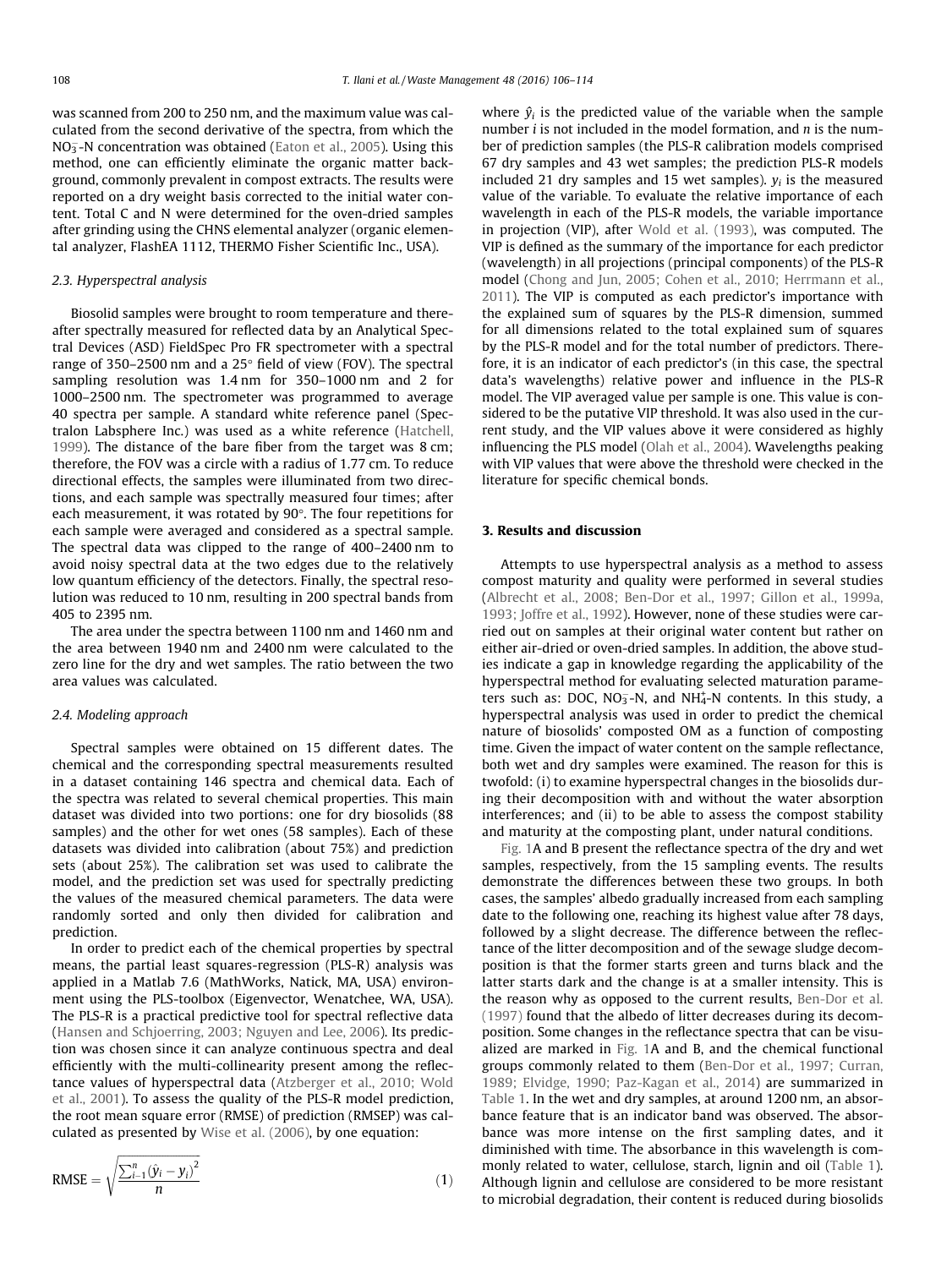

Fig. 1. Hyperspectral reflectance of the biosolids during their decomposition. (A) Wet samples (natural water content). (B) Dry samples (105°). Vertical lines indicate diagnostic absorbance features as described in Table 1.

decomposition thanks to the microorganisms that make use of the carbohydrates originating from the degradation of cellulose as a source of energy (Jouraiphy et al., 2005). The wet samples showed two distinct absorbance features that are indicator bands around 1460–1490, and 1930 nm (Fig. 1A) and are assigned to OH in water. The high absorbance of water masked other features close to them. Therefore, features observed in the dry samples, such as 1420 and 2050 nm (see also Table 1), that provided information about the chemical composition of the biosolids were not seen in the wet ones. At the same time, there was a shift of the absorbance at 1720 nm in the dry samples compared with 1760 nm in the wet samples. These features were attributed to the aliphatic C-H stretch. The absorption around 2180 and 2300 nm was again attributed to chemical compounds that broke up during the OM decomposition (Table 1), and therefore, their absorbance intensity decreased with the biosolids decomposition. In addition, also in that area, a slight influence of the water content could be seen; hence, the intensity of the absorption between 2000 and 2400 nm was much lower in the wet samples in comparison with the dry samples. Waiser et al. (2007) reported that air-drying increases the accuracy of the prediction model as drying reduces the absorbance intensity of bands related to water signals, and therefore, it does not mask other physicochemical properties. This finding corroborates our current results.

The PLS-R approach was applied to create a predication tool for the biosolids' chemical composition. The starting point was the establishment of a correlation between the spectral data and a given measured parameter. Specifically, the hyperspectral data were correlated with the variables obtained from the chemical analysis. As mentioned, the chemical and spectral analyses were carried out initially with the wet samples (i.e., the naturally moister ones) and then with the same samples after drying them at 105  $\degree$ C for 48 h in order to obtain dry samples with no traces of water. In the following, the results are presented for the liquid extraction that was performed for both wet and dry samples and for the solid elemental analysis that was carried out only on the dry ones. Selected results from the prediction of the PLS-R model are presented in Fig. 2, and a summary of all of the correlations is presented in Table 2. The coefficient of determination,  $R^2$ , and the RMSE express the prediction accuracy of each variable and the likelihood of the measured data falling within the predicted outcome. The VIP values based on the PLS-R models are presented in Fig. 3.

The general pattern obtained for all of the maturity variables (excluding the  $NO<sub>3</sub> - N$ ) as a function of composting time exhibited an exponential-like decay (Figs. 4 and 5). Similar patterns were also obtained for the ratio between the areas under the spectra between wavelengths 1100–1460 nm and 1940–2400 nm (Fig. 6). The bands in the range of 1100–1460 nm are usually assigned, aside from the  $O-H$  bends in water molecules, to the  $C-H$  and N-H stretches in aliphatic groups. The bands in the range of 1940–2400 are also assigned to the C=C, C=O, N=H and O=H stretches in aromatic rings, carboxyl, and ketonic carbonyl groups (Ben-Dor et al., 1997; Curran, 1989). These findings are in agreement with the decomposition of OM in which the aromatic compounds are more resistant to microbial breakdown. For further analysis, the data obtained from the PLS-R analysis are presented next to the measured data in each of the figures.

The C/N ratio increased to about 15 over the first 45 days, and from day 63 onward, it was around 11 (Fig. 5C and F). The final C/N ratio was  $11.07 \pm 1.04$ , which indicates a stable level of mature compost. Although the C/N was measured in the dry samples, the

Table 1

| Diagnostic wavelengths assigned to the major absorbance features shown in Fig. 1. |  |  |
|-----------------------------------------------------------------------------------|--|--|
|-----------------------------------------------------------------------------------|--|--|

| Wavelength<br>(nm) | Chemical process                                                                    | Associate elements                                                                                                                                                                                                                                                                                       |
|--------------------|-------------------------------------------------------------------------------------|----------------------------------------------------------------------------------------------------------------------------------------------------------------------------------------------------------------------------------------------------------------------------------------------------------|
| 1200               | $O-H$ bend                                                                          | Water <sup><math>\beta</math></sup> , cellulose <sup><math>\alpha\beta</math></sup> , starch <sup><math>\alpha\beta</math></sup> , lignin <sup><math>\beta</math></sup> , oil <sup><math>\alpha</math></sup>                                                                                             |
| 1420               | C-H stretch                                                                         | Lignin $\beta$                                                                                                                                                                                                                                                                                           |
| 1460, 1490         | O-H stretch                                                                         | Water <sup><math>\alpha</math></sup> , Cellulose <sup><math>\alpha</math><math>\beta</math></sup> , sugar $\beta$                                                                                                                                                                                        |
| 1720               | Aliphatic C-H stretch                                                               | Cellulose <sup><math>\alpha</math></sup> , lignin <sup><math>\alpha</math></sup> , starch <sup><math>\alpha</math></sup> , pectin $\alpha$ , wax $\alpha$ , humic acid $\alpha$ , nitrogen <sup><math>\delta</math></sup>                                                                                |
| 1760               | Aliphatic C-H stretch, O-H NO <sub>3</sub>                                          | Cellulose <sup><math>\alpha</math>β</sup> , lignin <sup>α</sup> , starch <sup>αβ</sup> , sugar <sup>β</sup> , pectin <sup>α</sup> , wax <sup>α</sup> , humic acid <sup>α</sup>                                                                                                                           |
| 1930               | O-H stretch, $-COOH$ , C=O of ketonic carbonyl, CONH <sub>2</sub> , NO <sub>3</sub> | Water <sup><math>\beta</math></sup> , lignin <sup><math>\alpha\beta</math></sup> , protein <sup><math>\beta</math></sup> , nitrogen <sup><math>\beta</math></sup> , starch <sup><math>\alpha\beta</math></sup> , glucan <sup><math>\alpha</math></sup> , cellulose <sup><math>\alpha\beta</math></sup> , |
|                    |                                                                                     | pectin <sup><math>\alpha</math></sup> , wax <sup><math>\alpha</math></sup> , humic acid $\alpha$                                                                                                                                                                                                         |
| 2050               | N=H hend, N-H stretch, aromatic C=C, COO-Hydrogen bond, C=O                         | Protein <sup><math>\beta</math></sup> , nitrogen <sup><math>\beta</math></sup> , cellulose <sup><math>\alpha\gamma</math></sup> , glucan <sup><math>\alpha</math></sup> , pectin $\alpha$                                                                                                                |
| 2180               | Aromatic C=C, Amid II, N-H bend, C-H stretch, C-O stretch, C=O stretch,             | Starch <sup><math>\alpha</math></sup> , lignin <sup><math>\alpha\gamma</math></sup> , wax $\alpha$ , tannins $\alpha$ , Protein $\alpha\beta$ , nitrogen $\beta$ , NH $\delta$ , NO $\delta$ ,                                                                                                           |
|                    | C-N stretch.                                                                        | Potassium $\delta$                                                                                                                                                                                                                                                                                       |
| 2300               | C-H stretch, O-H stretch, CH <sub>2</sub> bend                                      | Cellulose <sup><math>\alpha\beta\gamma</math></sup> , sugar <sup><math>\gamma</math></sup> , starch <sup><math>\alpha\beta</math></sup> , CH <sup>2</sup> , Potassium <sup>8</sup>                                                                                                                       |

The assignments and chemicals are based on <sup>2</sup>Ben-Dor et al. (1997); <sup>B</sup>Curran (1989); <sup>7</sup>Elvidge (1990) and <sup>8</sup>Paz-Kagan et al. (2014).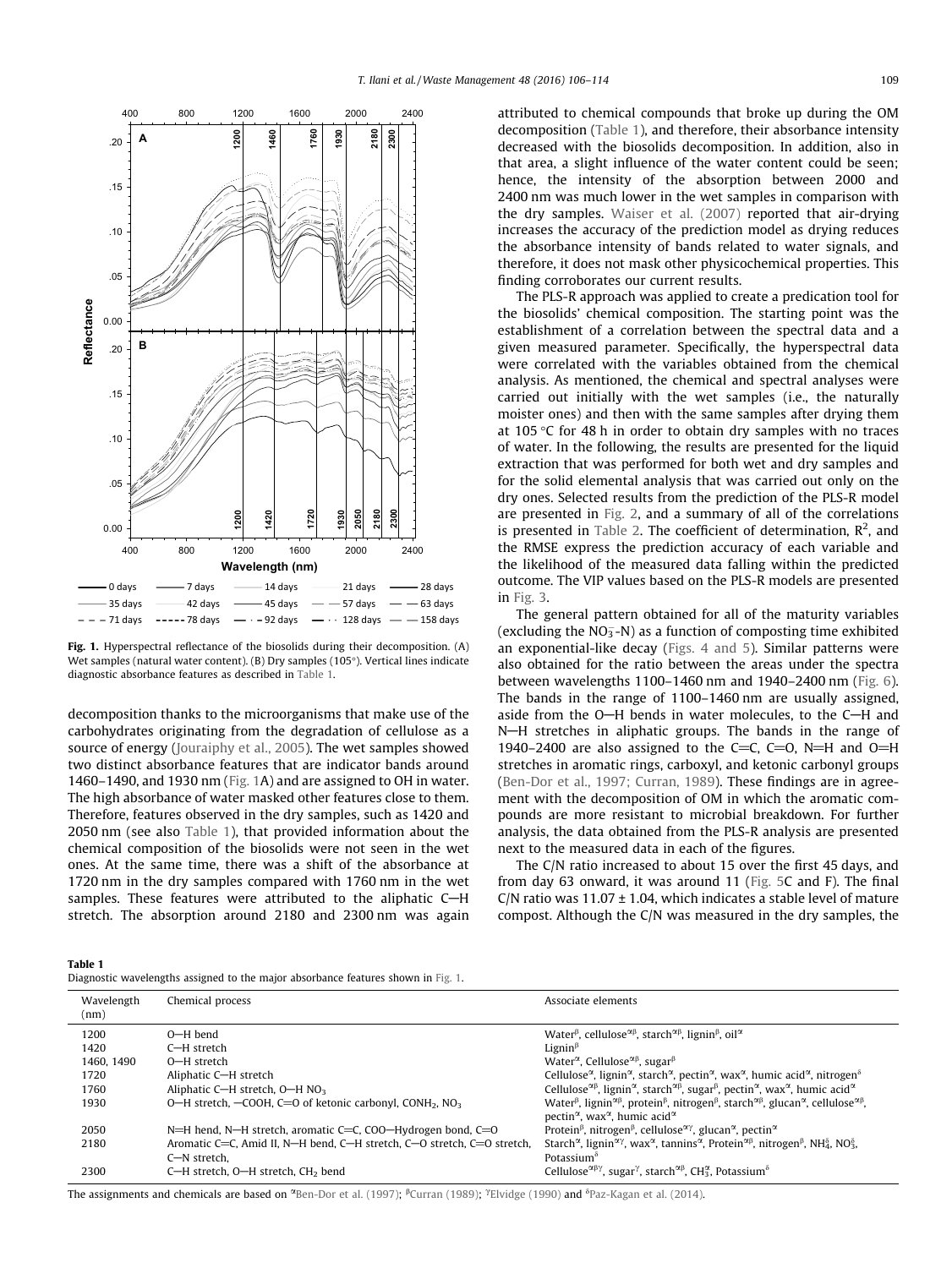

Fig. 2. Prediction of the model using the partial least squares-regression algorithm. (A1-H1) Dry samples (105 °C). (A2-F2) Wet samples (natural water content). (A1 and A2) Dissolved organic carbon (DOC) concentration; (B1 and B2) total dissolved nitrogen (TN) concentration; (C1 and C2) carbon (C) concentration; (D1 and D2) nitrogen (N) concentration. (E1 and E2) NO<sub>3</sub>-N concentration; (F1 and F2): NH<sub>4</sub>-N concentration; (G1 and G2) E2 to E3 ratio; (H1 and H2) C to N ratio. Solid line: prediction line 1:1, without intersects. Dashed line: trend line of the points, the real prediction line. The prediction line parameters are presented in Table 2.

#### Table 2

PLS-R prediction model results of the "Compost Or" decomposition process, 158 days, 15 sampling days. All R<sup>2</sup> values are significant with P values < 0.001.

|            | Calibration<br><b>LVs</b> |     | Calibration |                    |       | Prediction         |       |      |          |                    |       |      |        |                    |
|------------|---------------------------|-----|-------------|--------------------|-------|--------------------|-------|------|----------|--------------------|-------|------|--------|--------------------|
|            |                           |     | Dry         |                    | Wet   |                    | Dry   |      |          |                    | Wet   |      |        |                    |
|            | Dry                       | Wet | $R^2$       | RMSEC <sup>+</sup> | $R^2$ | RMSEC <sup>+</sup> | $R^2$ | a    | h        | RMSEP <sup>+</sup> | $R^2$ | a    | h      | RMSEP <sup>+</sup> |
| <b>DOC</b> | 12                        | 8   | 0.96        | 93.8               | 0.85  | 129.9              | 0.94  | 1.00 | 46.4     | 154.9              | 0.92  | 0.91 | 156.2  | 104.3              |
| TN         | 20                        | 14  | 0.97        | 15.9               | 0.97  | 28.8               | 0.92  | 0.91 | 40.6     | 32.7               | 0.96  | 0.99 | 7.0    | 42.1               |
| $NO3-N$    | 20                        | 4   | 0.96        | 3.6                | 0.52  | 15.4               | 0.79  | 0.93 | 6.2      | 11.9               | 0.63  | 0.54 | 28.9   | 12.2               |
| $NH4+-N$   | 10                        | 16  | 0.54        | 25.5               | 0.97  | 27.5               | 0.75  | 0.82 | 29.1     | 23.1               | 0.93  | 0.96 | 17.9   | 46.5               |
| E2/E3      | 12                        | 19  | 0.86        | 0.26               | 0.99  | 0.14               | 0.75  | 0.70 | 0.6      | 0.32               | 0.94  | 0.86 | 0.1    | 0.44               |
|            | 8                         | 16  | 0.89        | 1747.8             | 0.95  | 1046.1             | 0.86  | 1.03 | $-456.7$ | 2267.0             | 0.83  | 0.82 | 4538.8 | 1942.9             |
| N          | 11                        | 18  | 0.95        | 172.1              | 0.99  | 53.4               | 0.96  | 0.94 | 185.4    | 163.7              | 0.98  | 0.94 | 155.8  | 106.5              |
| C/N        | 13                        | 16  | 0.67        | 0.90               | 0.92  | 0.46               | 0.68  | 0.87 | 1.1      | 1.13               | 0.84  | 0.85 | 1.5    | 0.70               |

 $R^2$ : coefficient of determination; (a) and (b): slope and intercept, respectively, of the regression line between the measured and predicted values of compost maturity parameters. LVs: latent variables; RMSEC: root mean square error of calibration; RMSEP: root mean square error of prediction; DOC: dissolved organic carbon; TN: total nitrogen; N-NO<sub>3</sub>: nitrate nitrogen; N-NH<sub>4</sub>: ammonium nitrogen; E2/E3: absorbance at 254/365 nm; C: carbon; N: nitrogen; C/N: carbon to nitrogen ratio. \*RMSEC and RMSEP units are mg 100 g<sup>-1</sup> for all except E2/E3 and C/N, which are dimensionless.

PLS-R model prediction was stronger (higher R<sup>2</sup>) for the wet samples than for the dry ones. Another indicator of compost maturity and stability is the DOC concentration. Fig. 4A and F exhibit the DOC concentration as a function of composting time for the wet and dry samples. According to the DOC values established by

Bernal et al. (1998) and Hue and Liu (1995) as the index for stable compost (values lower than 1000 mg/100 g), the biosolids in the recent study reached stability after about 75 days. After 158 days, the DOC concentration was about 658 mg/100 g and 517 mg/100 g for the dry and wet samples, respectively.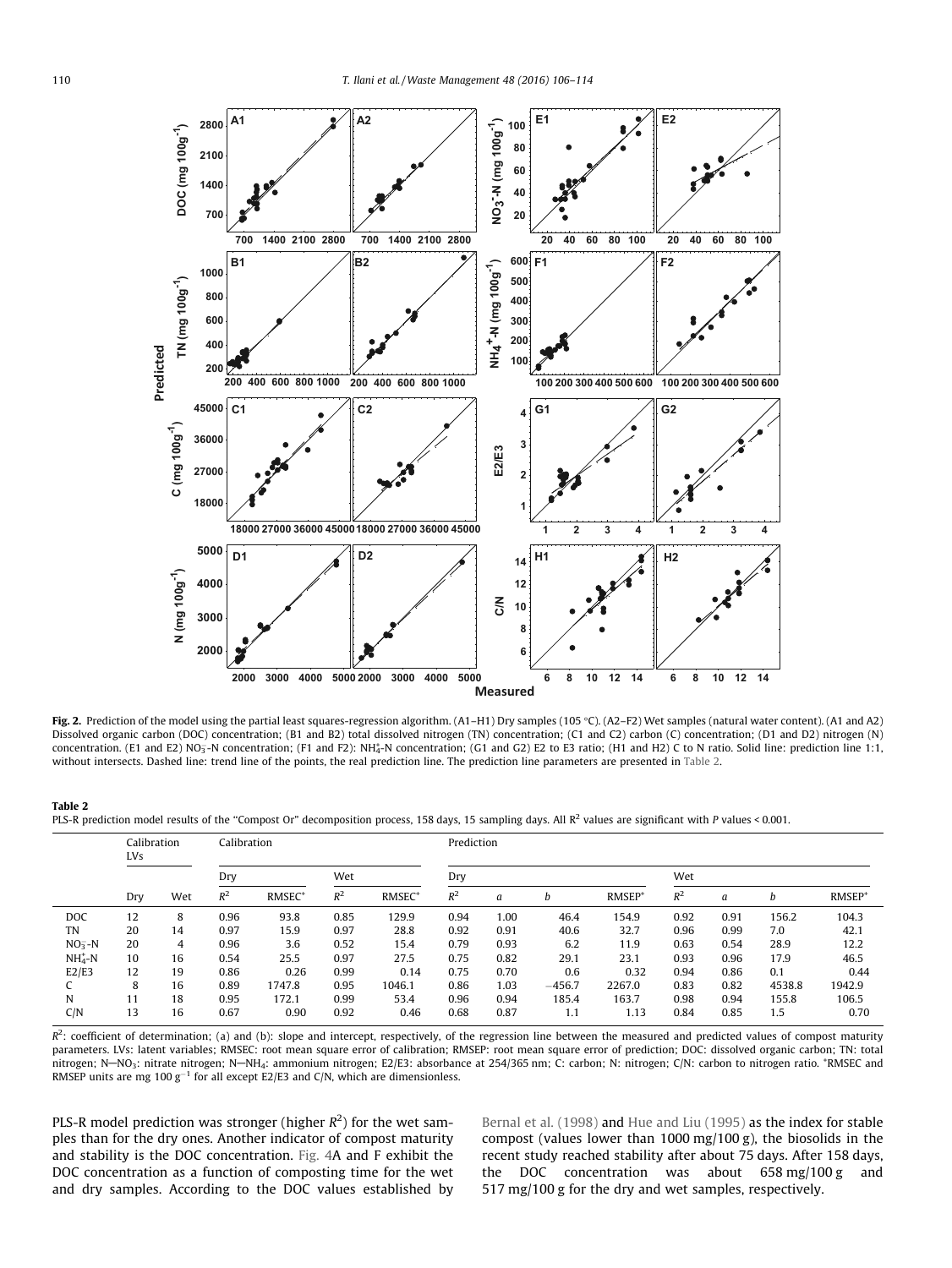

Fig. 3. Variable importance in projection (VIP) values based on the PLS-R model for the carbon (C), dissolved organic carbon (DOC), nitrogen (N), total nitrogen (TN), ammonium nitrate (NH<sup>+</sup><sub>4</sub>-N) and nitrate–nitrogen (NO<sub>3</sub>-N). (A and B): dry samples; (C and D): wet samples. The threshold to consider VIP values is 1.

Using the PLS-R model for the prediction of DOC concentration gave good results with  $R^2$  values of 0.92 and 0.94 for the wet and dry samples, respectively (Table 2, Fig. 2A and E). The RMSE of prediction was smaller for the wet samples than for the dry samples. Overall, the reestablishment of the predicted results in the time scale displayed small differences between the predicted and the measured results for most of the measured points, especially at the end of the biosolids decomposition – at the time of compost maturation (Fig. 4A). Although there were some outliers, the decomposition trend was predicted by the model.

The correlation described above is related to the quantity of the DOC, rather than to its chemical nature. The chemical nature of dissolved OM, in particular its molecular weight, can be evaluated in a qualitative manner from the bulk spectroscopic property, the E2/ E3 ratio (absorbance at 254/365 nm; Chin et al., 1994). The E2/E3 ratio is inversely correlated with the molecular weight of the DOM (Peuravuori and Pihlaja, 1997). The higher portion of the compounds with smaller molecular size (higher ratio) at the first sampling event reduced rapidly with time (Fig. 4E and J) due to the decomposing process. As small volatile molecules are lost from the dissolved OM during oven drying (Schumacher, 2002), the *R* 2 value of the prediction model for the wet samples was 0.94, while for the dry samples, the  $R^2$  value was 0.70.

The biosolids' chemical nature can also be related to the significant features in the reflectance spectra of a target material. The wavelength identified by VIP showing spectral regions (wide or narrow) that contributed to the model can be used for this purpose (Fig. 3). The wavelengths identified by VIP for the dry samples' DOC were all concentrated in the SWIR range (1000–2400 nm). The DOC contains various compounds, such as phenols, carboxylic acids, carbohydrates, groups with aromatic and aliphatic natures and other functional groups with low molecular weights (Haynes, 2005). Therefore, it is expected that a variety of wavelengths will be found to be important for this predictor projection. For example, the 2135 nm wavelength was assigned to the  $C=C$  of aromatic rings (Ben-Dor et al., 1997), and the 2235 nm was assigned to the C-H stretch in protein (Curran, 1989). Looking at the spectra,



Fig. 4. Measured and predicted results from the PLS-R model. Left: oven-dried samples (105°). Right: wet samples (natural water content). (A and F) dissolved organic carbon (DOC) concentration; (B and G) total dissolved nitrogen (TN) concentration; (C and H) nitrate-nitrogen  $(NO<sub>3</sub>-N)$  concentration; (D and I) ammonium-nitrogen (NH $_4^+$ -N); (E and J) absorbance at 254/365 nm (E2/E3). Vertical bars indicate ±1 standard deviation from the mean.

it can be seen that the magnitude of reflectance increased with the composting time, as expected, since the DOC component decomposed with time; hence, their absorbance decreased. Most of the wavelengths identified by VIP for the wet samples were also concentrated in the SWIR range (Fig. 3C), and most of them were in the same range of the dry samples. The high absorbance of the water in this region masks part of the wavelengths identified by the VIP in the dry samples. In addition, the PLS-R model found wavelengths identified by VIP for the wet samples in the rededge and in the NIR region. These regions were most likely enhanced since the water masked part of the significant features in the SWIR range, and hence, the relative influence of the former increased.

The carbon content, measured at the solid phase of the biosolids, decreased by 51%, reaching a ''plateau" about 75 days after the commencement of composting (Fig. 5A and D). Similar results were found by Zubillaga and Lavado (2003) for sewage sludge compost. The wavelength identified by the VIP for the PLS-R model of the C showed a similar trend to the DOC. Since the DOC is part of the total carbon, this behavior was expected. In addition, the PLS-R model for C identified more wavelengths, at 1200 and 1565 nm,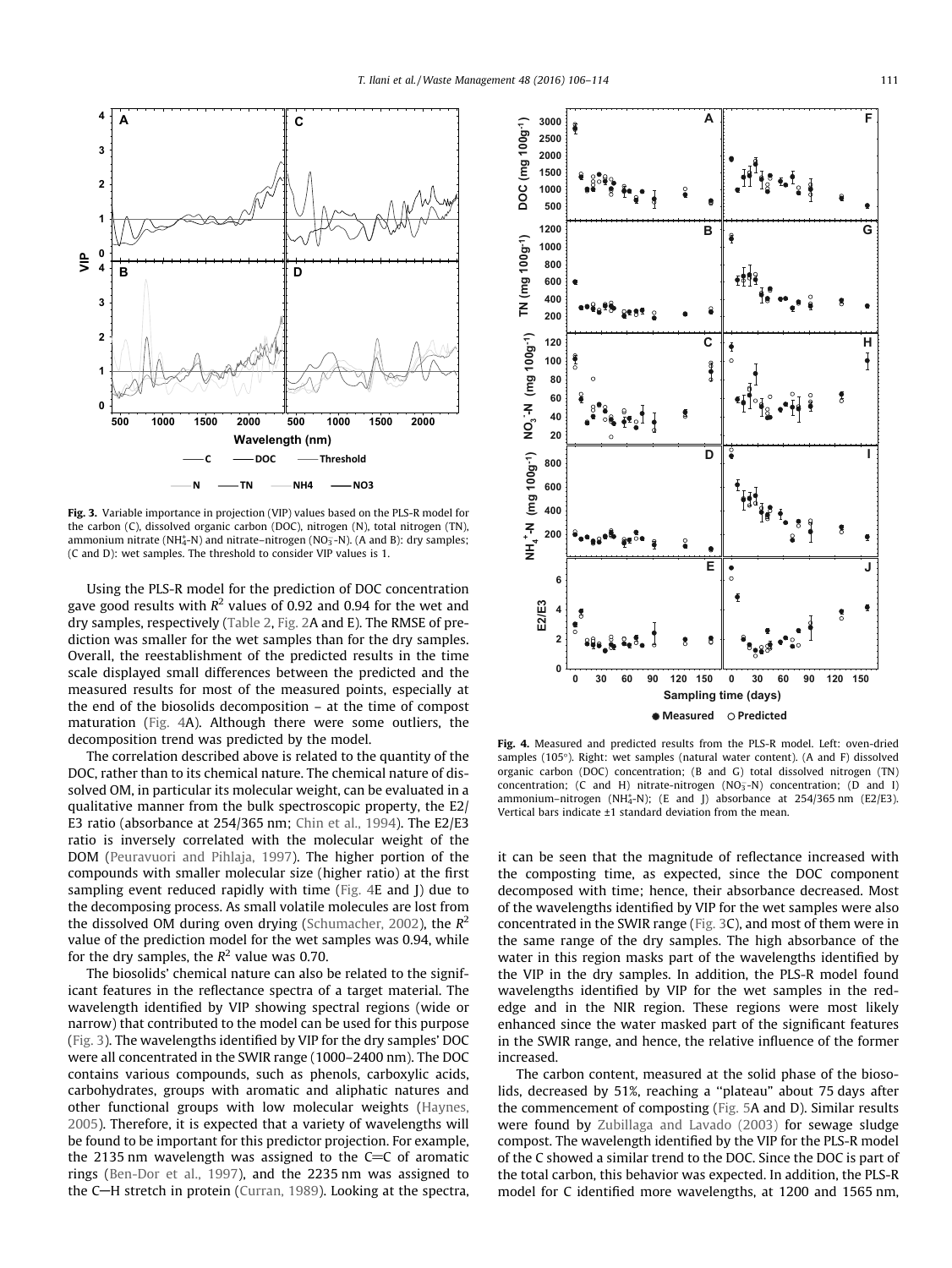**C (mg 100g-1)**

 $C (mg 100g^{-1})$ 

**D**



**A**

Fig. 5. Measured and predicted results from the PLS-R model as a function of time. Left: oven-dried samples (105°). Right: wet samples (natural water content). (A and D) carbon (C) concentration; (B and E) nitrogen (N) concentration; (C and F) carbon to nitrogen ratio (C/N). Vertical bars indicate ±1 standard deviation from the mean.



Fig. 6. The ratio between the areas under the spectra (A) between the wavelength range of 1100–1460 nm to the range of 1940–2400 nm as a function of time.

that can be assigned to the C-H overtone stretching (Golic et al.,  $2003$ ) or to the O-H bends and stretches in starch and cellulose (Ben-Dor et al., 1997; Curran, 1989), most likely of insoluble molecules. The measured C and N concentrations used for the PLS-R model were the same for the wet and dry samples. Therefore, in this case, the accuracy can be tested for the model of each dataset directly from the RMSE. Table 2 shows no significant difference in the accuracy of the prediction model for the wet and dry samples of the C and N concentrations, implying that this method can be used with the wet samples, *in situ*, to evaluate compost maturity and stability.

During decomposition, the nitrogen undergoes a first stage of rapid decomposition of small molecular-sized compounds containing nitrogen, and thereafter, the more recalcitrant compounds decompose much slower (Chen et al., 1997). The TN in the current study showed the same trend (Fig. 4B and G). However, the TN concentration in the dry samples was much lower since the TN in biosolids comprises mainly NH $_4$ -N that volatizes at 105 °C. The ability to predict TN concentration in the biosolids was high for both the wet and dry samples and slightly stronger for the wet samples  $(R<sup>2</sup> = 0.92$  for the dry samples vs.  $R<sup>2</sup> = 0.96$  for the wet ones). On the other hand, the prediction accuracy for the dry samples was better (RMSEP = 32.7 for the dry samples vs. RMSEP = 42.1 for the wet samples). Most of the wavelengths identified by VIP for the TN in the dry samples were concentrated in the range of 1750–  $2400$  nm (Fig. 3B). This area can be assigned to the N-H and N=H bands in proteins (Curran, 1989). Paz-Kagan et al. (2014) found that these wavelengths, together with 1255 and 1425 nm, can be assigned to  $NO<sub>3</sub>$ . In the wet samples, the wavelengths could be still identified by VIP around 2100–2400 nm (Fig. 3D). However, in these samples, no wavelengths were identified around 1750– 2000 nm, most likely due to the masking of the water absorbance in this area. On the other hand, the model of the wet samples did recognize the wavelengths around 1000–1100 nm that can be assigned to the N-H bands in proteins.

The  $NH_4^+$ -N concentration is a very important component in the N content in biosolids originating from sewage sludge (Smith et al., 1998). It followed the same trend as the TN, as can be seen in Fig. 4I. This was the case for the wet samples. As mentioned, for the dry samples, a significant portion of the NH<sup>+</sup>-N was lost at 105 °C (Fig 4D and I). Therefore, the dry samples were not suitable for measuring the actual NH<sup>+</sup>-N concentration. The PLS-R model was strong and accurate for the wet samples. For the dry samples, although the model was less strong and accurate, as expected (Table 2), it was still able to predict the low  $NH<sub>4</sub><sup>+</sup>-N$  concentrations. The main bands that were found to be sensitive for  $NH<sub>4</sub>$  content identification, using hyperspectral analysis (Paz-Kagan et al., 2014), were identified by the model for the dry samples (e.g., 575, 815 and 2225 nm, Fig. 3B). These bands were not identified by the model for the wet samples (Fig. 3D). However, other bands that are assigned to the N-H stretch (Curran, 1989) were identified as VIPs for the model (e.g., 1985, 2135, and 2305 nm).

The results of the measured and predicted nitrate for the dry and wet samples are presented in Fig. 4C and H. In the first stage of composting, there was leaching of a small compound, and therefore, a decrease in the nitrate content could be seen in the biosolids. At the next stage, mesophilic microorganisms converted organic N to ammonium and nitrate-N. Increasing levels of nitrate-N can be used as an indicator of maturing compost (García et al., 1991). The prediction model was stronger for the dry samples ( $R^2$  = 0.79) than for the wet ones ( $R^2$  = 0.63). It can be seen that for the dry samples, the model resulted in many narrow peaks of VIP values from 1600 to 2400 nm (Fig. 3B). Amongst them are wavelengths around 2180 nm that are directly related to NO<sub>3</sub>-N (Table 1). However, for the wet samples, only five wide VIP peaks were identified (Fig. 3D). This shows the influence of water on the ability to identify narrow VIP peaks, related to  $NO<sub>3</sub> - N$  in the SWIR region. Predicting  $NO<sub>3</sub><sup>-</sup>N$  using the PLS-R model was more successful for the dry than for the wet samples.

# 4. Conclusions

This study was designed in order to examine the applicability of hyperspectral analysis to characterize the time-dependent process of biosolids composting. In order to achieve this goal, quantitative and qualitative chemical properties of wet and dry biosolid samples were correlated with reflectance spectra.

The results showed that the hyperspectral spectroscopy of biosolids can be used as a method to evaluate compost maturity and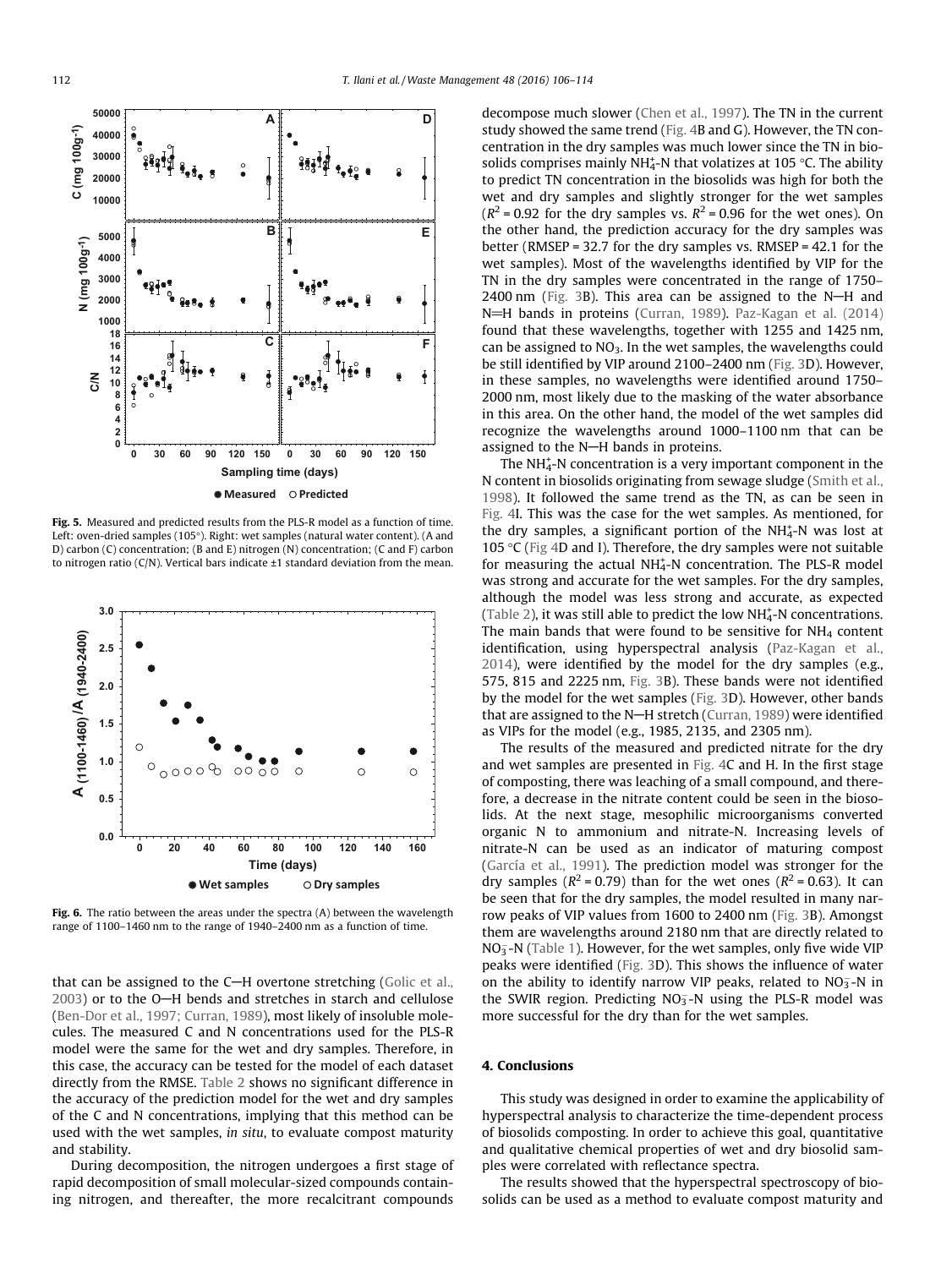stability. The spectra indicate the decrease in aliphatic compounds, in comparison to aromatic compounds, during the biosolids decomposition. The PLS-R model was able to predict with high accuracy the DOC, TN, C, and N contents in the wet and dry samples and the NH<sub>4</sub>-N content and E2/E3 and C/N ratios for the wet samples.

In summary, the use of hyperspectral data analysis as a means to identify biosolids' chemical composition during composting was found to be suitable for both wet and oven-dried samples, excluding the correlation with the  $NH_4^+$ -N concentration, for which the wet samples yielded better results. The approach suggested in this study provides us with a simple and efficient (in terms of time and labor) method of identifying the compost maturity and stability stage in a biosolids composting site.

#### Acknowledgements

This research project was supported by the Jacob Blaustein Institutes for Desert Research (BIDR). The authors wish to gratefully acknowledge the contributions of Compost Or Ltd. for helping us obtain samples.

#### References

- Aderibigbe, A.O., Johnson, C.O.L.E., Makkar, H.P.S., Becker, K., Foidl, N., 1997. Chemical composition and effect of heat on organic matter- and nitrogendegradability and some antinutritional components of Jatropha meal. Anim. Feed Sci. Technol. 67, 223–243. http://dx.doi.org/10.1016/S0377-8401(96) 01136-4.
- Albrecht, R., Joffre, R., Gros, R., Le Petit, J., Terrom, G., Périssol, C., 2008. Efficiency of near-infrared reflectance spectroscopy to assess and predict the stage of transformation of organic matter in the composting process. Bioresour. Technol. 99, 448–455. http://dx.doi.org/10.1016/j.biortech.2006.12.019.
- Anne, N.J.P., Abd-Elrahman, A.H., Lewis, D.B., Hewitt, N.a., 2014. Modeling soil parameters using hyperspectral image reflectance in subtropical coastal wetlands. Int. J. Appl. Earth Obs. Geoinf. 33, 47–56. http://dx.doi.org/10.1016/ j.jag.2014.04.007.
- Arye, G., Nadav, I., Chen, Y., 2007. Short-term reestablishment of soil water repellency after wetting: effect on capillary pressure-saturation relationship. Soil Sci. Soc. Am. J. 71, 692. http://dx.doi.org/10.2136/sssaj2006.0239.
- Atzberger, C., Guérif, M., Baret, F., Werner, W., 2010. Comparative analysis of three chemometric techniques for the spectroradiometric assessment of canopy chlorophyll content in winter wheat. Comput. Electron. Agric. 73, 165–173. http://dx.doi.org/10.1016/j.compag.2010.05.006.
- Bartholomeus, H.M., Schaepman, M.E., Kooistra, L., Stevens, A., Hoogmoed, W.B., Spaargaren, O.S.P., 2008. Spectral reflectance based indices for soil organic carbon quantification. Geoderma 145, 28–36. http://dx.doi.org/10.1016/ j.geoderma.2008.01.010.
- Ben-Dor, E., Inbar, Y., Chen, Y., 1997. The reflectance spectra of organic matter in the visible near-infrared and short wave infrared region (400–2500 nm) during a controlled decomposition process. Remote Sens. Environ. 15, 1–15.
- Bernal, M., Navarro, A., Sánchez-monedero, M., Roig, A., Cegarra, J., 1998. Influence of sewage sludge compost stability and maturity on carbon and nitrogen mineralization in soil. Soil Biol. 30, 305–313.
- Boggs, J.L., Tsegaye, T.D., Coleman, T.L., Reddy, K.C., Fahsi, A., 2003. Relationship between hyperspectral reflectance, soil nitrate-nitrogen, cotton leaf chlorophyll, and cotton yield: a step toward precision agriculture. J. Sust. Agric. 22, 5–16. http://dx.doi.org/10.1300/J064v22n03\_03.
- Bonifazi, G., Serranti, S., D'Aniello, L., 2008. Compost quality control by hyperspectral imaging. Proc. SPIE 7003, 700321–700321-9. http://dx.doi.org/ 10.1117/12.781639.
- Cambardella, C.a., Richard, T.L., Russell, a., 2003. Compost mineralization in soil as a function of composting process conditions. Eur. J. Soil Biol. 39, 117–127. http:// dx.doi.org/10.1016/S1164-5563(03)00027-X.
- Chen, Y., Inbar, Y., Chefetz, B., Hadar, Y., 1997. Composting and recycling of organic wastes. In: Rosen, D., Tel-Or, E., Hadar, Y., Chen, Y. (Eds.), Modern Agriculture and the Environment. Kluwer Academic Publishers, Dordrecht, The Netherlands, pp. 341–362, doi:10.1007/978-94-011-5418-5\_28.
- Chin, Y., Aiken, G., O'Loughlin, E., 1994. Molecular weight, polydispersity, and spectroscopic properties of aquatic humic substances. Environ. Sci., 1853–1858
- Chong, I.-G., Jun, C.-H., 2005. Performance of some variable selection methods when multicollinearity is present. Chemom. Intell. Lab. Syst. 78, 103–112. http://dx. doi.org/10.1016/j.chemolab.2004.12.011.
- Cohen, Y., Alchanatis, V., Zusman, Y., Dar, Z., Bonfil, D.J., Karnieli, A., Zilberman, A., Moulin, A., Ostrovsky, V., Levi, A., Brikman, R., Shenker, M., 2010. Leaf nitrogen estimation in potato based on spectral data and on simulated bands of the VENµS satellite. Prec. Agric. 11, 520-537. http://dx.doi.org/10.1007/s11119-009-9147-8.
- Curran, P.J., 1989. Remote sensing of foliar chemistry. Remote Sens. Environ. 30, 271–278. http://dx.doi.org/10.1016/0034-4257(89)90069-2.
- Dall'Ara, A., Bonoli, A., Serranti, S., 2012. An innovative procedure to characterize properties from tailored composts. Manage. J. 11, 2012.
- Eaton, A.D., Clesceri, L.S., Rice, E.W., Greenberg, A.E., 2005. Second-derivative ultraviolet spectrophotometric method. In: Eaton, A.D., Clesceri, L.S., Rice, E.W., Greenberg, A.E. (Eds.), Standard Methods for the Examination of Water and Wastewater. American Public Health Association (APHA), American Water works Association (AWWA), Water Environment Federation (WEF), Washington, pp. 121–122.
- Ellerbrock, R.H., Gerke, H.H., Bachmann, J., Goebel, M.-O., 2005. Composition of organic matter fractions for explaining wettability of three forest soils. Soil Sci. Soc. Am. J. 69, 57. http://dx.doi.org/10.2136/sssaj2005.0057.
- Elvidge, C.D., 1990. Visible and near infrared reflectance characteristics of dry plant materials. Int. J. Remote Sens. 11, 1775–1795.
- García, C., Hernández, T., Costa, F., 1991. Study on water extract of sewage sludge composts. Soil Sci. Plant Nutr. 37, 399–408. http://dx.doi.org/10.1080/ 00380768.1991.10415052.
- Gillon, D., Houssard, C., Joffre, R., 1999a. Using near-infrared reflectance spectroscopy to predict carbon, nitrogen and phosphorus content in heterogeneous plant material. Oecologia, 173–182.
- Gillon, D., Joffre, R., Dardenne, P., 1993. Predicting the stage of decay of decomposing leaves by near infrared reflectance spectroscopy. Can. J. For.
- Gillon, D., Joffre, R., Ibrahima, A., 1999b. Can litter decomposability be predicted by near infrared reflectance spectroscopy? Ecology 80, 175–186.
- Golic, M., Walsh, K., Lawson, P., 2003. Short-wavelength near-infrared spectra of sucrose, glucose, and fructose with respect to sugar concentration and temperature. Appl. Spectrosc. 57, 139–145. http://dx.doi.org/10.1366/ 000370203321535033.
- Hansen, P.M., Schjoerring, J.K., 2003. Reflectance measurement of canopy biomass and nitrogen status in wheat crops using normalized difference vegetation indices and partial least squares regression. Remote Sens. Environ. 86, 542–553. http://dx.doi.org/10.1016/S0034-4257(03)00131-7.
- Hargreaves, J., Adl, M., Warman, P., 2008. A review of the use of composted municipal solid waste in agriculture. Agric. Ecosyst. Environ. 123, 1–14. http:// dx.doi.org/10.1016/j.agee.2007.07.004.
- Hatchell, D., 1999. Analytical Spectral Devices, Inc. (ASD) Technical Guide.
- Haynes, R., 2005. Labile organic matter fractions as central components of the quality of agricultural soils: an overview. Adv. Agron. 85, 221–268.
- Herrmann, I., Pimstein, a., Karnieli, a., Cohen, Y., Alchanatis, V., Bonfil, D.J., 2011. LAI assessment of wheat and potato crops by VENµS and Sentinel-2 bands. Remote Sens. Environ. 115, 2141–2151. http://dx.doi.org/10.1016/j.rse.2011.04.018.
- Hue, N.V., Liu, J., 1995. Predicting Compost Stability. Compost Sci. Util. 3, 8–15. http://dx.doi.org/10.1080/1065657X.1995.10701777.
- Joffre, R., Gillon, D., Dardenne, P., Agneessens, R., Biston, R., 1992. The use of nearinfrared reflectance spectroscopy in litter decomposition studies. Ann. des Sci. For. 49, 481–488. http://dx.doi.org/10.1051/forest:19920504.
- Jouraiphy, A., Amir, S., El Gharous, M., Revel, J.-C., Hafidi, M., 2005. Chemical and spectroscopic analysis of organic matter transformation during composting of sewage sludge and green plant waste. Int. Biodeterior. Biodegradation 56, 101– 108. http://dx.doi.org/10.1016/j.ibiod.2005.06.002.
- Li, D., Chen, X., Peng, Z., Chen, S., Chen, W., Han, L., Li, Y., 2012. Prediction of soil organic matter content in a litchi orchard of South China using spectral indices. Soil Till. Res. 123, 78–86. http://dx.doi.org/10.1016/j.still.2012.03.013.
- Liu, H., Zhang, Y., Zhang, B., 2009. Novel hyperspectral reflectance models for estimating black-soil organic matter in Northeast China. Environ. Monit. Assess. 154, 147–154. http://dx.doi.org/10.1007/s10661-008-0385-4.
- Malley, D.F., McClure, C., Martin, P.D., Buckley, K., McCaughey, W.P., 2005. Compositional analysis of cattle manure during composting using a fieldportable near-infrared spectrometer. Commun. Soil Sci. Plant Anal. 36, 455– 475. http://dx.doi.org/10.1081/CSS-200043187.
- McMorrow, J.M., Cutler, M.E.J., Evans, M.G., Al-Roichdi, A., 2004. Hyperspectral indices for characterizing upland peat composition. Int. J. Remote Sens. 25, 313– 325. http://dx.doi.org/10.1080/0143116031000117065.
- Moral, R., Paredes, C., Bustamante, M.A., Marhuenda-Egea, F., Bernal, M.P., 2009. Utilisation of manure composts by high-value crops: safety and environmental challenges. Bioresour. Technol. 100, 5454–5460. http://dx.doi.org/10.1016/j. biortech.2008.12.007.
- Mzuku, M., Khosla, R., Reich, R., 2015. Bare soil reflectance to characterize variability in soil properties. Commun. Soil Sci. Plant Anal. 46, 1668–1676. http://dx.doi. org/10.1080/00103624.2015.1043463.
- Nguyen, H.T., Lee, B.-W., 2006. Assessment of rice leaf growth and nitrogen status by hyperspectral canopy reflectance and partial least square regression. Eur. J. Agron. 24, 349–356. http://dx.doi.org/10.1016/j.eja.2006.01.001.
- Nichols, M., Willits, C., 1934. Reactions of Nessler's Solution. J. Am. Chem. Soc. 56, 769–774.
- O'Rourke, S.M., Holden, N.M., 2012. Determination of soil organic matter and carbon fractions in forest top soils using spectral data acquired from visible-near infrared hyperspectral images. Soil Sci. Soc. Am. J. 76, 586. http://dx.doi.org/ 10.2136/sssaj2011.0053.
- Olah, M., Bologa, C., Oprea, T.I., 2004. An automated PLS search for biologically relevant QSAR descriptors. J. Comput. Aided Mol. Des. 18, 437–449. http://dx. doi.org/10.1007/s10822-004-4060-8.
- Ozores-Hampton, M., Peach, D., 2002. Biosolids in vegetable production systems. Horttechnology 12.